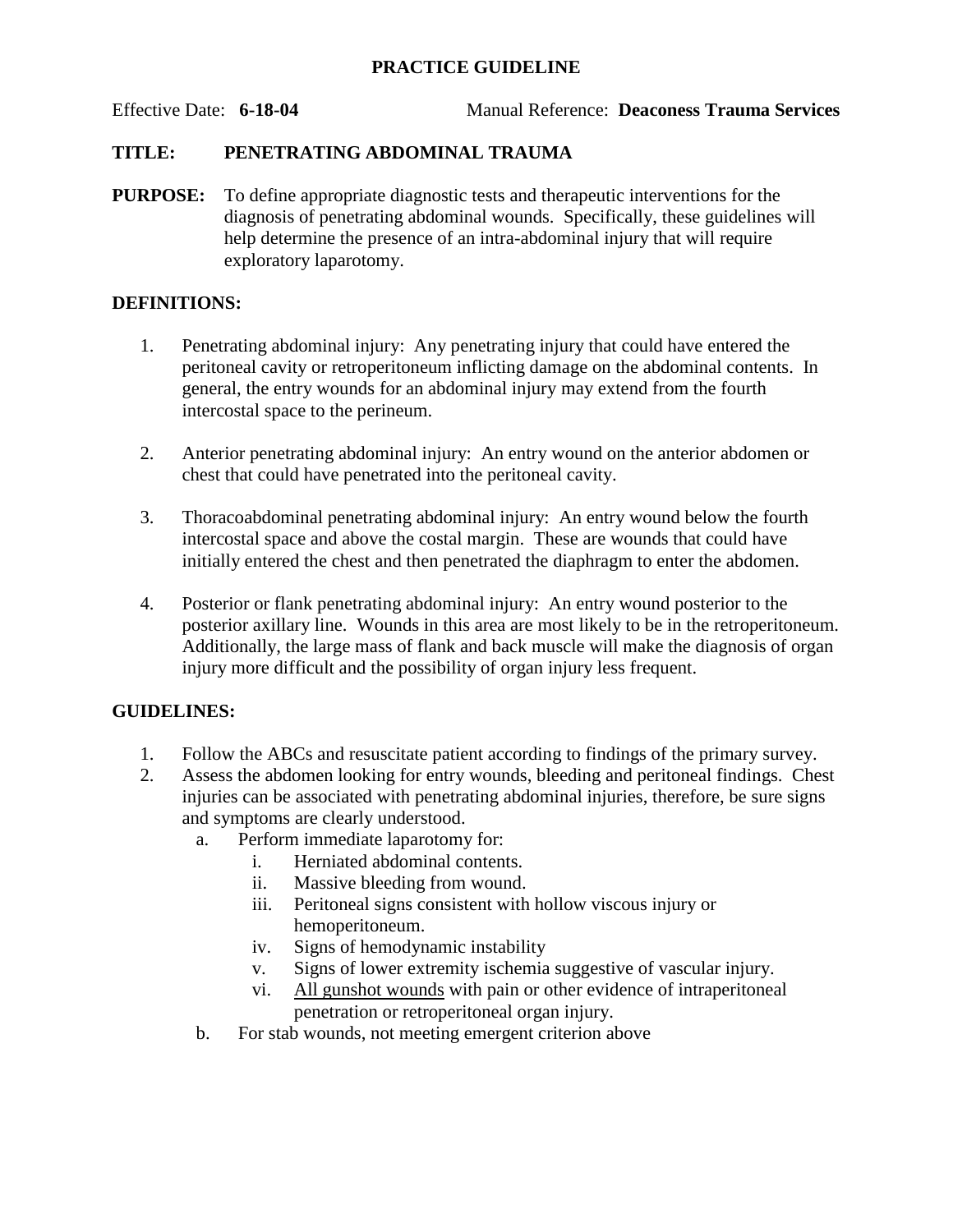- c. If the stab wound is anterior:
	- i. Determine if the wound enters the peritoneal cavity by visually exploring the wound. This is done by infiltrating local anesthesia, then prepping and draping the wound. The wound is extended if necessary to allow a visual inspection of the wound to determine its depth. The liberal use of retractors and assistants will facilitate wound exploration.
	- ii. If the wound does not penetrate the anterior fascia, then the wound can be debrided, irrigated and closed. The patient may be discharged if no other injuries exist.
	- iii. If the wound does penetrate the anterior fascia, then surgical exploration is indicated, either laparoscopy, laparotomy or a combination. If surgery is not elected, admission with serial abdominal exams and low threshold for surgery is required.
- d. If the wound is thoracoabdominal:
	- i. Obtain chest X-ray with wound markers to determine the presence of chest injury and to determine the relationship of the entry wound to the diaphragm.
	- ii. FAST for evaluation of the pericardium and to determine presence of intraabdominal fluid
	- iii. If FAST is positive in pericardium and abdomen, surgery for pericardial window with abdominal exploration via laparoscopy, laparotomy, or combination is indicated
	- iv. If FAST of pericardium is negative, but positive on abdomen, surgery for abdominal exploration via laparoscopy, laparotomy, or combination is indicated
	- v. If no pericardial or abdominal fluid present on FAST, admission for serial abdominal exams vs surgical exploration
- e. If the wound is posterior or flank:
	- i. Insert Foley catheter to determine the presence of hematuria.
	- ii. Obtain a triple-contrast CT scan to determine injury to retroperitoneal organs. Triple contrast means contrast administered IV, by mouth or by NG tube, and per rectum. Consideration can be given to placing a contrast-soaked sponge into the wound to help localize the injury.
	- iii. Ensure if bullet tract crosses urinary system that the ureters are visible on CT scan with delayed imaging, or ureters are viewed in surgery, or with retrograde studies in surgery with contrast to determine ureter injury.
- f. For pelvic wounds that may have traversed the rectum:
	- i. Perform anoscopy and sigmoidoscopy to determine the presence of a mucosal defect.
	- ii. Consider diversion, drainage and rectal washout if injury is found.